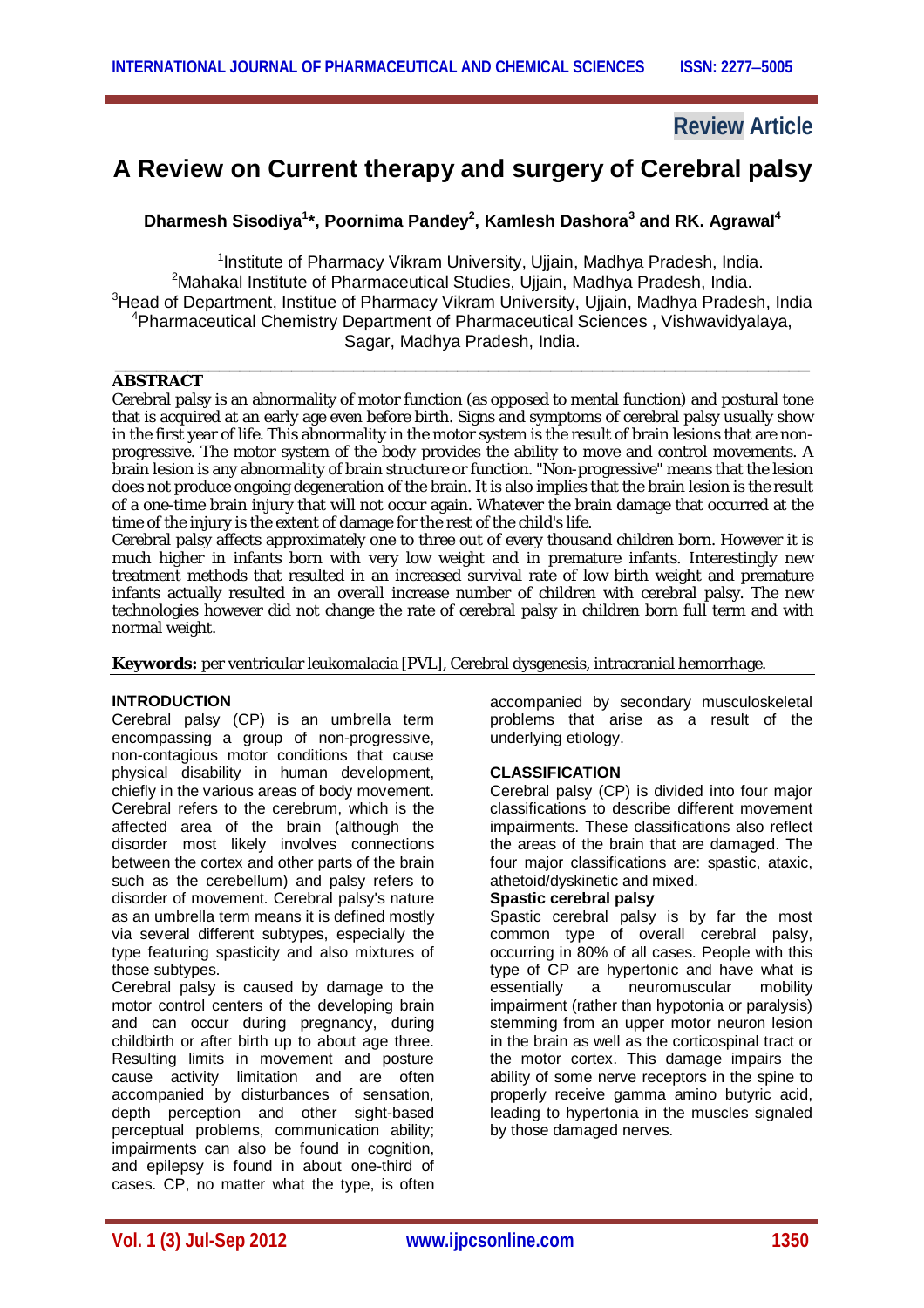#### **Ataxic cerebral palsy**

Ataxia type symptoms can be caused by damage to the cerebellum. The forms of ataxia are less common types of cerebral palsy, occurring in at most 10% of all cases.[citation needed] Some of these individuals have hypotonia and tremors. Motor skills such as writing, typing, or using scissors might be affected, as well as balance, especially while walking. It is common for individuals to have<br>difficulty with visual and/or auditory difficulty with visual and/or auditory processing.

#### **Athetoid cerebral palsy**

Athetoid cerebral palsy or dyskinetic cerebral palsy is mixed muscle tone – both hypertonia and hypotonia mixed with involuntary motions. People with Dyskinetic CP have trouble holding themselves in an upright, steady position for sitting or walking, and often show involuntary motions. For some people with dyskinetic CP, it takes a lot of work and concentration to get their hand to a certain spot (like scratching their nose or reaching for a cup). Because of their mixed tone and trouble keeping a position, they may not be able to hold onto objects, especially small ones requiring fine motor control (such as a toothbrush or pencil). About 10% of individuals with CP are classified as dyskinetic CP but some have mixed forms with spasticity and dyskinesia. The damage occurs to the extrapyramidal motor system and/or pyramidal tract and to the basal ganglia. In newborn infants, high bilirubin levels in the blood, if left untreated, can lead to brain damage in the basal ganglia which can lead to dyskinetic cerebral palsy.

Children with cerebral palsy exhibit a wide variety of symptoms including:

 Lack of muscle coordination when performing voluntary movements (ataxia).

 Stiff or tight muscles and exaggerated reflexes (spasticity).

• Walking with one foot or leg dragging.

 Walking on the toes a crouched gait or a "scissor" gait.

 Variations in muscle tone either too stiff or too floppy.

 Excessive drooling or difficulties swallowing or speaking.

 Shaking (tremor) or random involuntary movements.

 Difficulty with precise motions such as writing or buttoning a shirt.

#### **CAUSES**

The majority of children with cerebral palsy are born with it although it may not be detected until months or years later. This is called *congenital cerebral palsy*. In the past if doctors couldn't identify another cause they attributed most cases of congenital cerebral palsy to problems or complications during labor that caused *asphyxia* (a lack of oxygen) during birth. However extensive research by NINDS scientists and others has shown that few babies who experience asphyxia during birth grow up to have cerebral palsy or any other neurological disorder. Birth complications including asphyxia are now estimated to account for only 5 to 10 percent of the babies born with congenital cerebral palsy.

A small number of children have *acquired cerebral palsy* which means the disorder begins after birth. In these cases doctors can often pinpoint a specific reason for the problem such as brain damage in the first few months or years of life, brain infections such as bacterial meningitis or viral encephalitis or head injury from a motor vehicle accident, a fall or child abuse.

Research has given us a bigger and more accurate picture of the kinds of events that can happen during early fetal development or just before during or after birth that cause the particular types of brain damage that will result in congenital cerebral palsy. There are multiple reasons why cerebral palsy happens as the result of genetic abnormalities, maternal infections or fevers or fetal injury for example. But in all cases the disorder is the result of four types of brain damage that cause its characteristic symptoms.

#### **Damage to the white matter of the brain (***periventricular leukomalacia* **[PVL])**

The white matter of the brain is responsible for transmitting signals inside the brain and to the rest of the body. PVL describes a type of damage that looks like tiny holes in the white matter of an infant's brain. These gaps in brain tissue interfere with the normal transmission of signals. There are a number of events that can cause PVL including maternal or fetal infection. Researchers have<br>also identified a period of selective a period of *selective vulnerability* in the developing fetal brain a period of time between 26 and 34 weeks of *gestation* in which periventricular white matter is particularly sensitive to insults and injury.

#### **Abnormal development of the brain (***cerebral dysgenesis***)**

Any interruption of the normal process of brain growth during fetal development can cause brain malformations that interfere with the transmission of brain signals. The fetal brain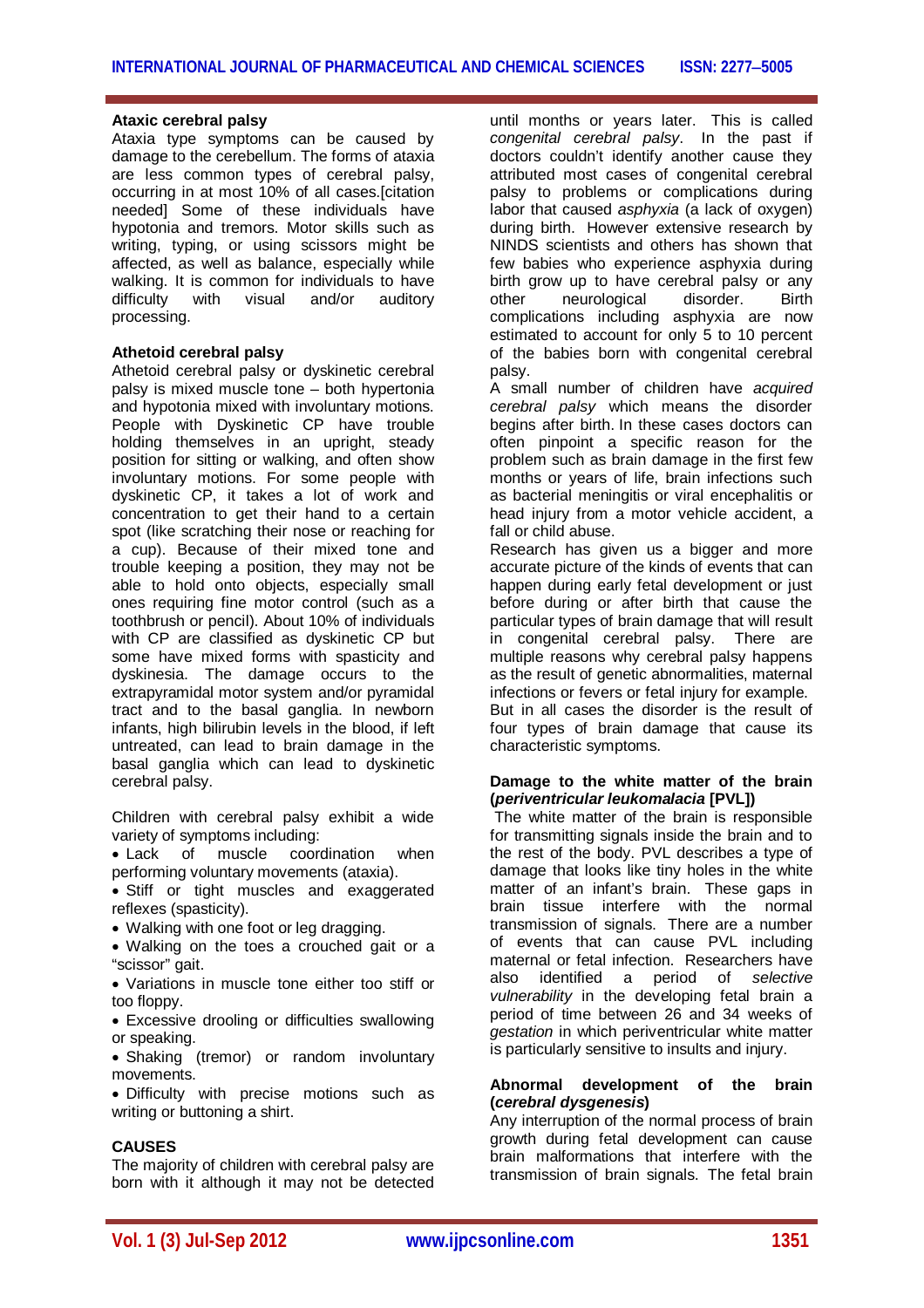is particularly vulnerable during the first 20 weeks of development. Mutations in the genes that control brain development during this early period can keep the brain from developing normally. Infections, fevers, trauma or other conditions that cause unhealthy conditions in the womb also put an unborn baby's nervous system at risk.

# **Bleeding in the brain (***intracranial hemorrhage***)**

Intracranial hemorrhage describes bleeding inside the brain caused by blocked or broken blood vessels. A common cause of this kind of damage is fetal stroke. Some babies suffer a stroke while still in the womb because of blood clots in the *placenta* that block blood flow. Other types of fetal stroke are caused by malformed or weak blood vessels in the brain or by blood-clotting abnormalities. Maternal high blood pressure (hypertension*)* is a common medical disorder during pregnancy that has been known to cause fetal stroke. Maternal infection especially *pelvic inflammatory disease* has also been shown to increase the risk of fetal stroke.

#### **Brain damage caused by a lack of oxygen in the brain (***hypoxic-ischemic encephalopathy* **or** *intrapartum asphyxia***)**

Asphyxia a lack of oxygen in the brain caused by an interruption in breathing or poor oxygen supply is common in babies due to the stress of labor and delivery. But even though a newborn's blood is equipped to compensate for short-term low levels of oxygen if the supply of oxygen is cut off or reduced for lengthy periods an infant can develop a type of brain damage called hypoxic-ischemic encephalopathy which destroys tissue in the cerebral motor cortex and other areas of the brain. This kind of damage can also be caused by severe maternal low blood pressure, rupture of the uterus, detachment of the placenta or problems involving the umbilical cord.

# **THERAPIES**

#### **Physical therapy**

Physical therapy usually begun in the first few years of life or soon after the diagnosis is made is a cornerstone of cerebral palsy treatment. Physical therapy programs use specific sets of exercises and activities to work toward two important goals preventing weakening or deterioration in the muscles that aren't being used (*disuse atrophy*) and keeping muscles from becoming fixed in a rigid abnormal position (*contracture*).

Resistive exercise programs (also called strength training) and other types of exercise are often used to increase muscle performance especially in children and adolescents with mild cerebral palsy. Daily bouts of exercise keep muscles that aren't normally used moving and active and less prone to wasting away. Exercise also reduces the risk of contracture one of the most common and serious complications of cerebral palsy.

Normally growing children stretch their muscles and tendons as they run, walk, and move through their daily activities. This insures that their muscles grow at the same rate as their bones. But in children with cerebral palsy spasticity prevents muscles from stretching. As a result, their muscles don't grow fast enough to keep up with their lengthening bones. The muscle contracture that results can set back the gains in function they've made. Physical therapy alone or in combination with special braces (called *orthotic devices*) helps prevent contracture by stretching spastic muscles.

# **Occupational therapy**

This kind of therapy focuses on optimizing upper body function, improving posture and making the most of a child's mobility. An occupational therapist helps a child master the basic activities of daily living, such as eating, dressing, and using the bathroom alone. Fostering this kind of independence boosts self-reliance and self-esteem and also helps reduce demands on parents and caregivers.

#### **Recreational therapies**

Recreational therapies such as therapeutic horseback riding (also called hippotherapy) are sometimes used with mildly impaired children to improve gross motor skills. Parents of children who participate in recreational therapies usually notice an improvement in<br>their child's speech, self-esteem, and their child's speech, self-esteem, emotional well-being.

#### **Controversial physical therapy**

"Patterning" is a physical therapy based on the principle that children with cerebral palsy should be taught motor skills in the same sequence in which they develop in normal children. In this controversial approach the therapist begins by teaching a child elementary movements such as crawling regardless of age before moving on to walking skills. Some experts and organizations including the American Academy of Pediatrics have expressed strong reservations about the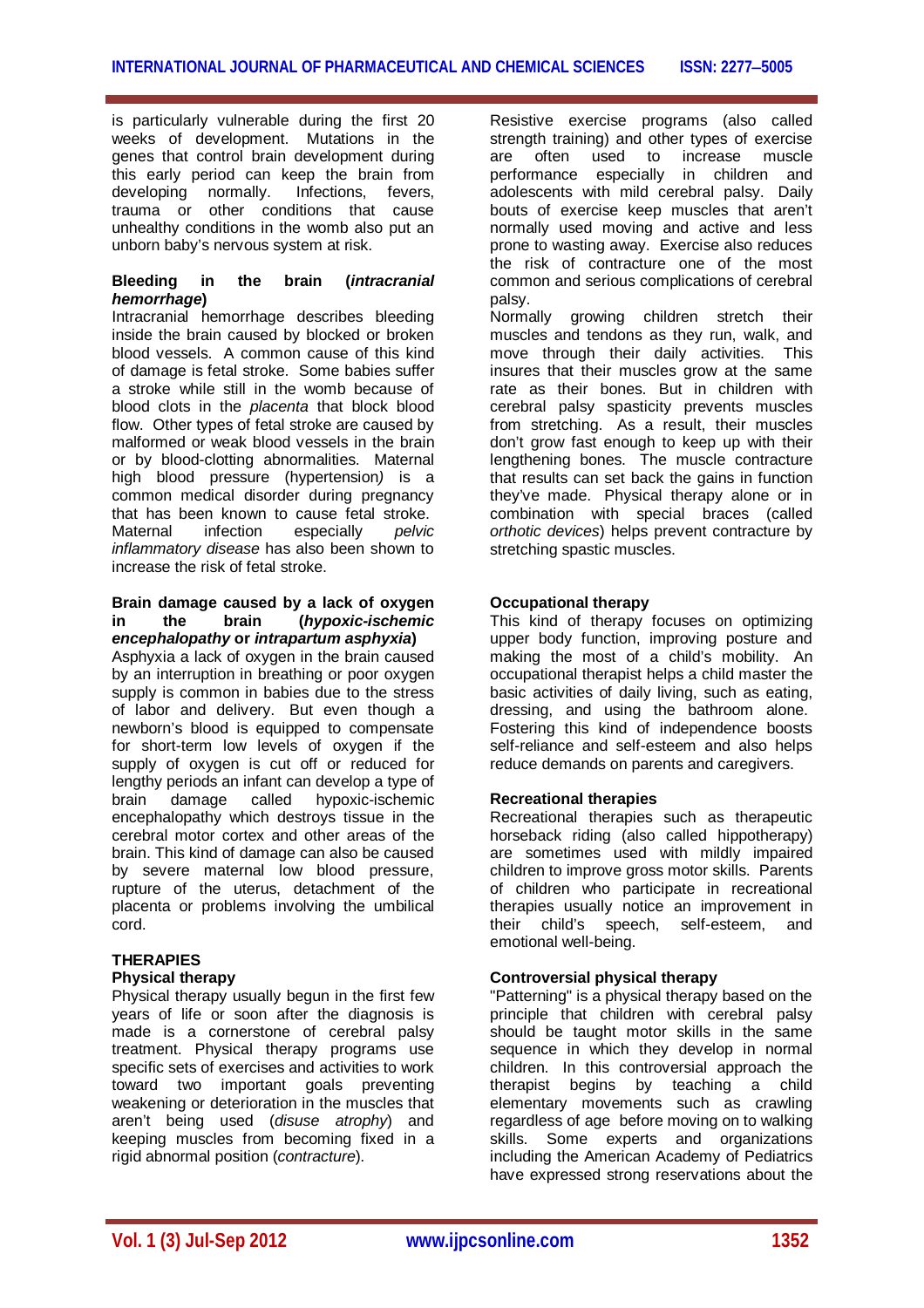patterning approach because studies have not documented its value. Experts have similar reservations about the Bo bath technique (which is also called "neurodevelopment treatment" named for a husband and wife team who pioneered the approach in England. In this form of physical therapy instructors inhibit abnormal patterns of movement and encourage more normal movements.

The Bo bath technique has had a widespread influence on the core physical therapies of cerebral palsy treatment but there is no evidence that the technique improves motor control. The American Academy of Cerebral Palsy and Developmental Medicine reviewed<br>studies that measured the impact of that measured the impact of neurodevelopment treatment and concluded that there was no strong evidence supporting its effectiveness for children with cerebral palsy. Conductive education developed in Hungary in the 1940s is another physical therapy that at one time appeared to hold promise. Conductive education instructors attempt to improve a child's motor abilities by combining rhythmic activities such as singing and clapping with physical maneuvers on special equipment. The therapy however has not been able to produce consistent or significant improvements in study groups.

# **Speech and language therapy**

About 20 percent of children with cerebral palsy are unable to produce intelligible speech. They also experience challenges in other areas of communication such as hand gestures and facial expressions and they have difficulty participating in the basic give and take of a normal conversation. These challenges will last throughout their lives.

Speech and language therapists (also known as speech therapists or speech-language pathologists) observe, diagnose and treat the communication disorders associated with cerebral palsy. They use a program of exercises to teach children how to overcome specific communication difficulties.

For example if a child has difficulty saying words that begin with "b" the therapist may suggest daily practice with a list of "b" words increasing their difficulty as each list is mastered. Other kinds of exercises help children master the social skills involved in communicating by teaching them to keep their head up maintain eye contact and repeat themselves when they are misunderstood.

Speech therapists can also help children with severe disabilities learn how to use special communication devices such as a computer with a voice synthesizer or a special board covered with symbols of everyday objects and

activities to which a child can point to indicate his or her wishes. Speech interventions often use a child's family members and friends to reinforce the lessons learned in a therapeutic setting. This kind of indirect therapy encourages people who are in close daily contact with a child to create opportunities for him or her to use their new skills in conversation.

Treatments for problems with eating and drooling are often necessary when children with cerebral palsy have difficulty eating and drinking because they have little control over the muscles that move their mouth, jaw and tongue. They are also at risk for breathing food or fluid into the lungs. Some children develop *gastro esophageal reflux disease* (GERD commonly called heartburn) in which a weak diaphragm can't keep stomach acids from spilling into the esophagus. The irritation of the acid can cause bleeding and pain.

Individuals with cerebral palsy are also at risk for malnutrition, recurrent lung infections and progressive lung disease. The individuals most at risk for these problems are those with spastic quadriplegia. Initially children should be evaluated for their swallowing ability. which is usually done with a modified barium swallow<br>study Becommendations regarding diet study. Recommendations regarding modifications will be derived from the results of this study.

In severe cases where swallowing problems are causing malnutrition a doctor may recommend tube feeding in which a tube delivers food and nutrients down the throat and into the stomach or *gastrostomy* in which a surgical opening allows a tube to be placed directly into the stomach.

Although numerous treatments for drooling have been tested over the years there is no one treatment that helps reliably. *Ant cholinergic drugs* such as glycopyrolate can reduce the flow of saliva but may cause unpleasant side effects such as dry mouth, constipation and urinary retention. Surgery while sometimes effective carries the risk of complications. Some children benefit from biofeedback techniques that help them recognize more quickly when their mouths fall open and they begin to drool. Intraoral devices (devices that fit into the mouth) that encourage better tongue positioning and swallowing are still being evaluated but appear to reduce drooling for some children.

#### **Hyperbaric oxygen therapy**

Some children have cerebral palsy as the result of brain damage from oxygen deprivation. Proponents of hyperbaric oxygen therapy propose that the brain tissue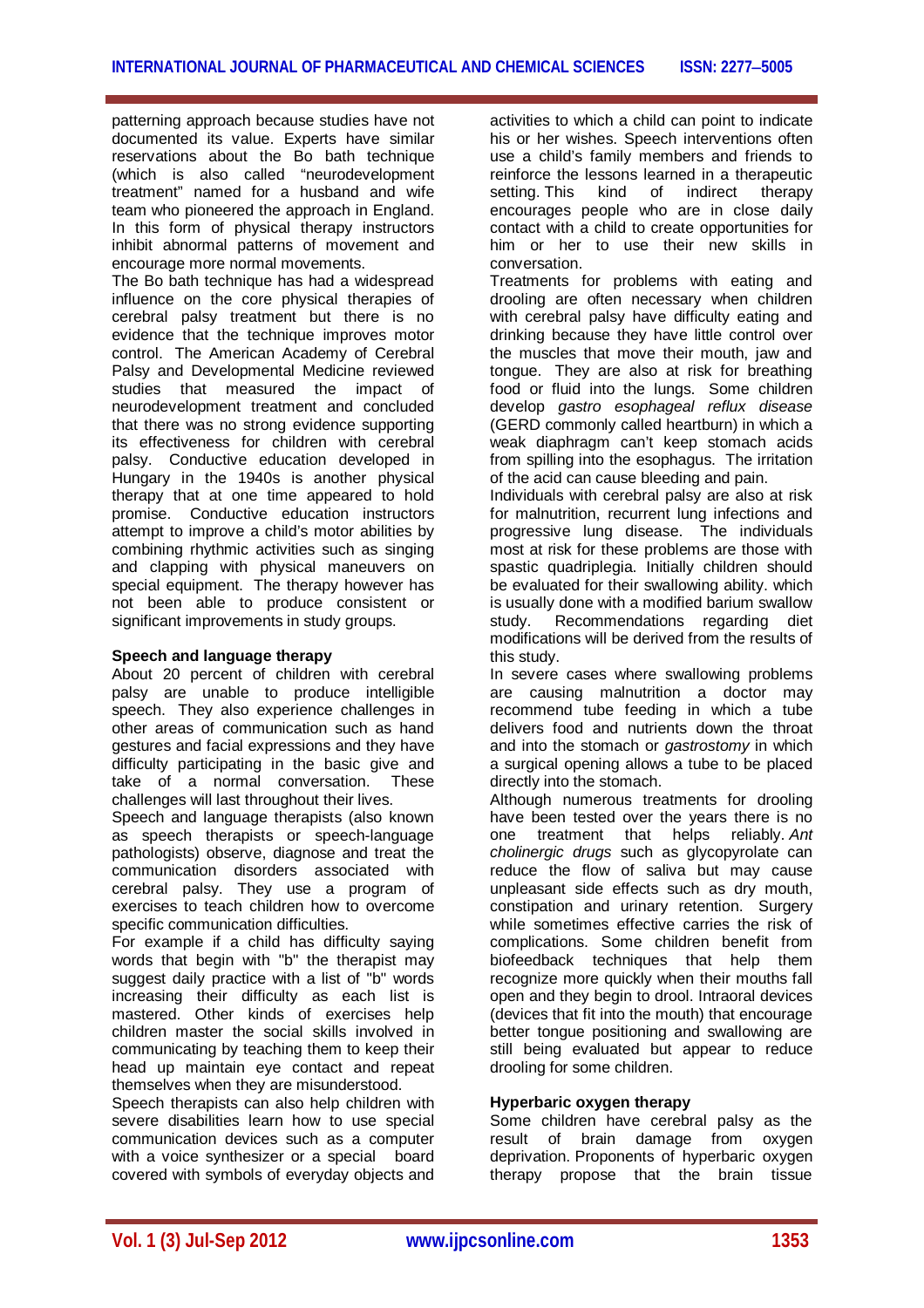surrounding the damaged area can be "awakened" by forcing high concentrations of oxygen into the body under greater than atmospheric pressure. A recent study compared a group of children who received no hyperbaric treatment to a group that received 40 treatments over 8 weeks. On every measure of function (gross motor, cognitive, communication, and memory) at the end of 2 months of treatment and after a further 3 months of follow up the two groups were identical in outcome. There was no added benefit from hyperbaric oxygen therapy.

# **Aquatic Therapy**

Aquatic Therapy or pool therapy, as it's often called, consists of an exercise program done in the water. The buoyancy of the water supports the weight of the child and allows him/her to move in ways that would be impossible on land. Physical Therapists insist the pool relaxes muscles and reduces the force of stress placed on the joints . This, in turn, makes it easier to work and strengthen muscles. Aquatic Therapy may be used in conjunction with other therapies for children with Cerebral Palsy, Muscular Dystrophy, Down's Syndrome and a number of other childhood diagnosis.

#### **G Therapy**

G Therapy is described as "a pioneering treatment for a variety of Neurodevelopment disorders and neurological conditions including cerebral palsy, mental sub normality, autism, Down's Syndrome, global delays, etc as well as a range of other chronic conditions". It's a treatment that consists of "combinations of pharmacopeia-based homeopathic medicines derived from herbal remedies and body salts".

#### **Highlights of G Therapy:**

G Therapy has shown positive results in over 70% of cases in conditions considered to be irreversible by modern medicine.

G Therapy consists of combinations of pharmacopeia-based homeopathic medicines derived from herbal remedies and body salts.

The exact treatment can differ from patient to patient and is prescribed after an extensive analysis of the patient's conditions by our staff of experts.

#### **Stem cell treatment**

Cerebral palsy refers to a group of nonprogressive, non-contagious conditions that cause physical disability and applies to the cerebrum in the brain and the disorder of movement. The brain damage normally doesn't worsen but secondary diseases are

very common. Most notable are various orthopedic difficulties and motor disorders, arthritis and osteoporosis. Cerebral palsy cannot be cured. Standard treatments include drugs, mechanical aids, physical therapy, behavioral therapy, occupational therapy and speech therapy. All these approaches are focused at helping the patient overcome developmental disabilities or learn new ways to accomplish difficult tasks.

# **The Xcell-Center Cerebral Palsy Stem Cell Treatment**

The XCell-Center's cerebral palsy treatment differs from standard methods because it attacks the root cause of CP inside the brain. Stem cell therapy is a drug-free alternative focused on affecting physical changes in the brain that can improve a child's quality of life. Almost 70% of the cerebral palsy patients treated with stem cells at the XCell-Center show improvement. Cerebral palsy patients are treated by lumbar puncture injecting the stem cells into the cerebrospinal fluid which transports them up the spinal canal and into the brain. Lumbar puncture is an outpatient procedure that requires patients to stay in Germany 4 or 5 nights.

# **DRUG TREATMENT**

As a muscle-relaxing therapy the baclofen pump is most appropriate for individuals with chronic severe stiffness or uncontrolled muscle movement throughout the body. Doctors have successfully implanted the Medication Choices ump in children as young as 3 years of age.

Antispasmodics are the most common medicines used for people with CP.

Inject able antispasmodics which are injected directly into stiff or spasmodic muscles are sometimes used to help them relax. These medicines typically remain effective for about 3 to 8 months depending on the type used. Inject able antispasmodics used for treating CP include:

Phenol or alcohol "washes."

Anticonvulsants are used as treatment for people with CP who have seizures. Most<br>commonly used anticonvulsants anticonvulsants include:Gabapentin (Neurontin).,Lamotrigine (Lamictal),Oxcarbazepine

(Trileptal),Topiramate (Topamax),Zonisamide (Zonegran).

Anticholinergics help a minority of people with CP who have uncontrollable body movements (dystonic cerebral palsy) or who drool frequently. These include:

Benztropine mesylate, Carbidopa-levodopa (Sinemet). Glycopyrrolate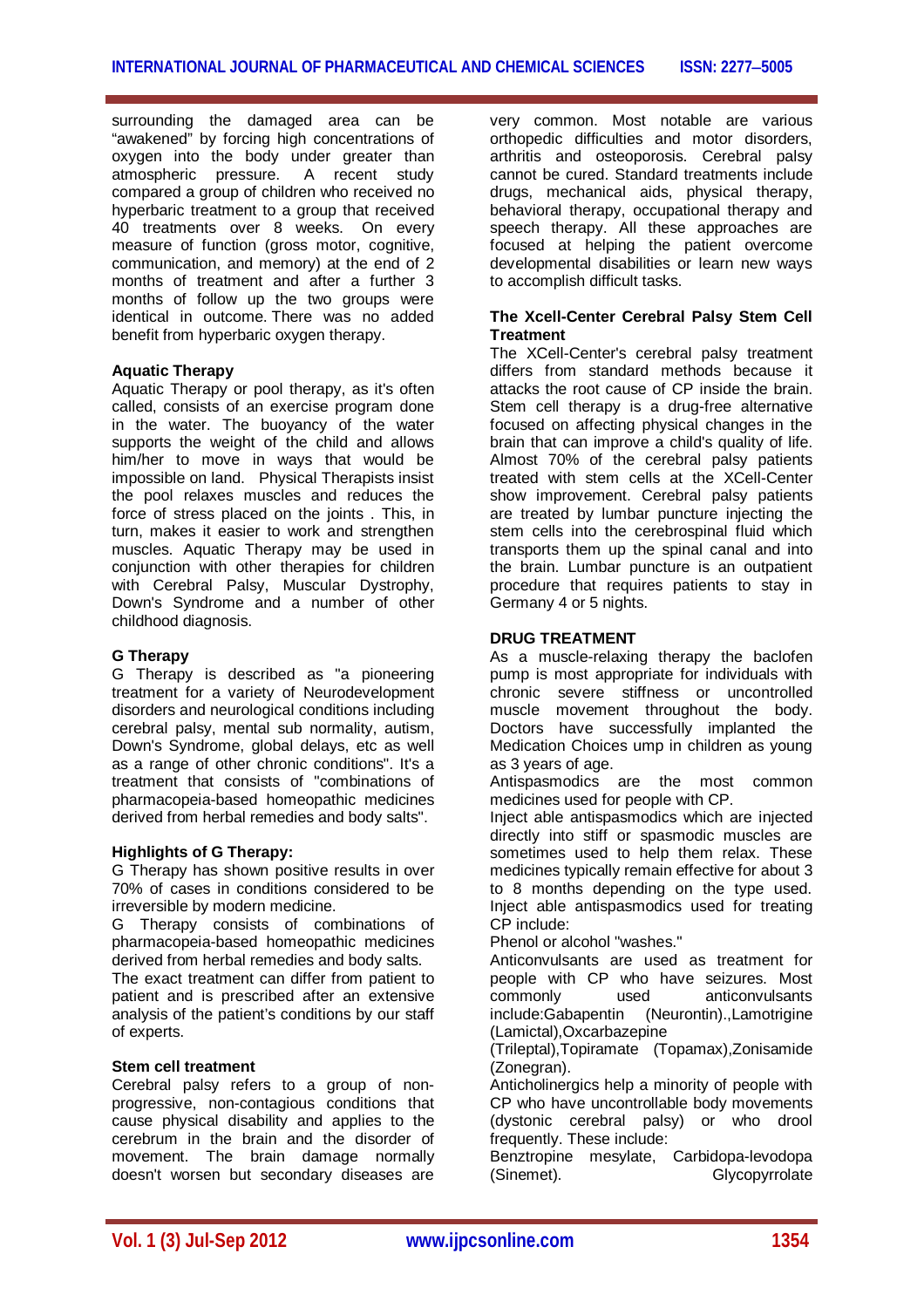(Robinul),Procyclidine hydrochloride (Kemadrin),Trihexyphenidyl hydrochloride.

#### **RECENT DRUGS AND DRUG TRIALS Glycopyrrolate treatment**

This is a drug candidate designed to treat drooling in children with cerebral palsy and other neurological disorders. The 24-week trial compared liquid Glycopyrrolate to a placebo. According to the company, after eight weeks of taking the drug, patients drooled significantly less. The drug is intended to treat chronic moderate to severe drooling in children 3 to 18 with cerebral palsy, mental retardation, or any other neurological conditions.

# **Botox treatment**

Botulinum Toxin A (aka Botox or BTA) has been used in treating various effects of cerebral palsy for years. Some success has been seen in treatments of muscle spasms, "tiptoe" walking, and, more recently, the side effect of drooling. Varying degrees of the medicine are injected into different parts of the body, depending on the severity or instance of the offending symptom.

BTA injections can help with providing relief to certain cerebral palsy children by straightening their spasmodic legs, which can cramp up and either prevent ambulation, or make walking very difficult and awkward. BTA can also be effective when injected into hip muscles, upper body problems, or any localized muscle spasmodic occurrence. BTA treatment can also be used for tiptoe walking, known as "pes equinus," which has been used with varying degrees of success. Tiptoe walking occurs when a child with cerebral palsy has a certain amount of spasticity in the legs and cannot place their feet flatly onto the floor. Using BTA to relax the muscles of the calves, medical practitioners have seen some success in helping children regain a short-term flat footedness, which relieves some of the spasmodic contractions in their legs and calves. This treatment can help with balance improvement and stability as well. Botox injections are also seen as helpful in preventing any problems that may develop on top of existing ones, such as permanent fixed contractures (shortening of muscles), abnormality in bone structure, and joint weakness.

BTA injections have a low rate of side effects. The therapeutic sessions involving the injections require multiple visits, however, and involve needle injections that may produce pain or discomfort in the child. As with all sorts of therapy, BTA treatments should only be

administered after a clear success rate and low incidence of side effects in the afflicted child and only by a board-certified surgeon.

# **SURGERIES**

# **Orthopedic surgery**

Orthopedic surgery is often recommended when spasticity and stiffness are severe enough to make walking and moving about difficult or painful. For many people with cerebral palsy improving the appearance of how they walk their gait is also important. A more upright gait with smoother transitions and foot placements is the primary goal for many children and young adults.

In the operating room surgeons can lengthen muscles and tendons that are proportionately too short. But first they have to determine the specific muscles responsible for the gait abnormalities. Finding these muscles can be difficult. It takes more than 30 major muscles working at the right time using the right amount of force to walk two strides with a normal gait. A problem with any of those muscles can cause an abnormal gait. In addition because the body makes natural adjustments to compensate for muscle imbalances these adjustments could appear to be the problem instead of a compensation. In the past doctors relied on clinical examination, observation of the gait and the measurement of motion and spasticity to determine the muscles involved. Now doctors have a diagnostic technique known as *gait analysis*. Gait analysis uses cameras that record how an individual walks force plates that detect when and where feet touch the ground a special recording technique that detects muscle activity (known as *electromyography*) and a computer program that gathers and analyzes the data to identify the problem muscles. Using gait analysis doctors can precisely locate which muscles would benefit from surgery and how much improvement in gait can be expected.

The timing of orthopedic surgery has also changed in recent years. Previously orthopedic surgeons preferred to perform all of the necessary surgeries a child needed at the same time usually between the ages of 7 and 10. Because of the length of time spent in recovery which was generally several months doing them all at once shortened the amount of time a child spent in bed. Now most of the surgical procedures can be done on an outpatient basis or with a short inpatient stay. Children usually return to their normal lifestyle within a week.

Consequently doctors think it is much better to stagger surgeries and perform them at times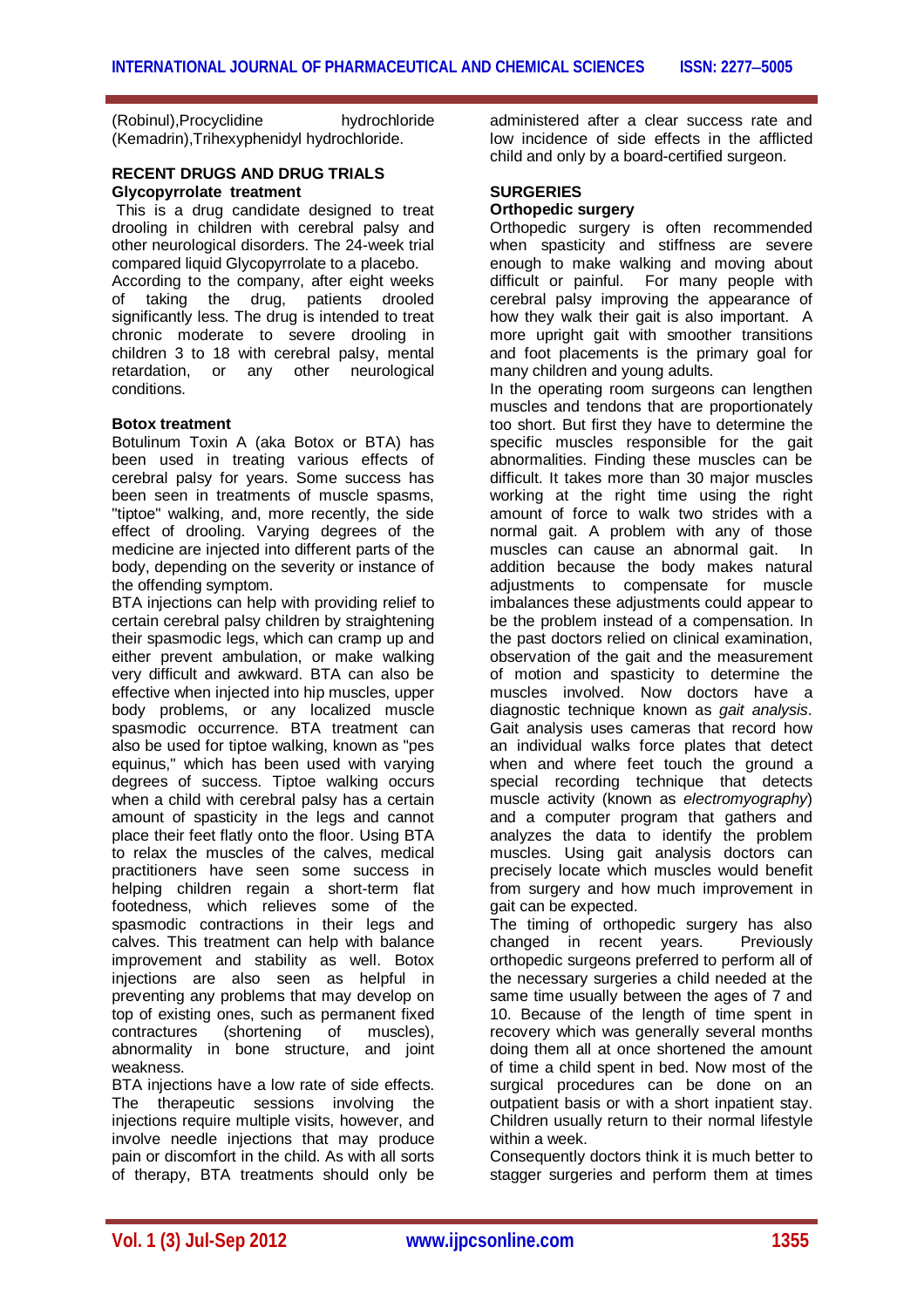appropriate to a child's age and level of motor development. For example, spasticity in the upper leg muscles (the adductors) which causes a "scissor pattern" walk is a major obstacle to normal gait. The optimal age to correct this spasticity with adduction release surgery is 2 to 4 years of age. On the other hand, the best time to perform surgery to lengthen the hamstrings or Achilles tendon is 7 to 8 years of age. If adduction release surgery is delayed so that it can be performed at the same time as hamstring lengthening the child will have learned to compensate for spasticity in the adductors. By the time the hamstring surgery is performed the child's abnormal gait pattern could be so ingrained that it might not be easily corrected.

With shorter recovery times and new less invasive surgical techniques doctors can schedule surgeries at times that take advantage of a child's age and developmental abilities for the best possible result.

#### **Selective dorsal rhizotomy (SDR)**

Selective dorsal rhizotomy (SDR) is a surgical procedure recommended only for cases of severe spasticity when all of the more conservative treatments physical therapy, oral medications and intrathecal baclofen have failed to reduce spasticity or chronic pain. In the procedure a surgeon locates and selectively severs over activated nerves at the base of the spinal column. Because it reduces the amount of stimulation that reaches muscles via the nerves SDR is most commonly used to relax muscles and decrease chronic pain in one or both of the lower or upper limbs. It is also sometimes used to correct an overactive bladder. Potential side effects include sensory loss, numbness or uncomfortable sensations in limb areas once supplied by the severed nerve.

Even though the use of microsurgery techniques has refined the practice of SDR surgery there is still controversy about how selective SDR actually is. Some doctors have concerns since it is invasive and irreversible and may only achieve small improvements in function. Although recent research has shown that combining SDR with physical therapy reduces spasticity in some children particularly those with spastic diplegia whether or not it improves gait or function has still not been proven. Ongoing research continues to look at this surgery's effectiveness.

Spinal cord stimulation was developed in the 1980s to treat spinal cord injury and other<br>neurological conditions involving motor neurological conditions involving motor neurons. An implanted electrode selectively stimulates nerves at the base of the spinal cord to inhibit and decrease nerve activity. The effectiveness of spinal cord stimulation for the treatment of cerebral palsy has yet to be proven in clinical studies. It is considered a treatment alternative only when other conservative or surgical treatments have been unsuccessful at relaxing muscles or relieving pain.

# **CONCLUSION**

Cerebral palsy diseases are an abnormality of motor function and postural tone that is acquired at an early age even before birth. New treatment methods that resulted in an increased survival rate of low birth weight and premature infants actually resulted in an overall increase number of children with cerebral palsy. So it was concluded that the new technologies however did not change the rate of cerebral palsy in children born full term and with normal weight. Ongoing research continues to look at this surgery's and therapies effectiveness.

# **REFERENCES**

- 1. "Cerebral Palsy Facts & Figures: History". United Cerebral Palsy Research and Education Foundation (U.S.). Retrieved 2007-07-06.
- 2. "Cerebral Palsy: Hope Through Research". National Institute of Neurological Disorders and Stroke (U.S.). NIH Publication No. 06-159. July 2006. Retrieved 2010-04-26.
- 3. Access Economics. The Economic Impact of Cerebral Palsy in Australia<br>in 2007. Access Economics. in 2007. Access Economics, Canberra, ACT, 2008.
- 4. "Cerebral Palsy: a Guide for Care". Retrieved 2007-07-29.
- 5. Brindle, David (2002-05-22). "A very telling tale". The Guardian (London). Retrieved 2007-07-29.
- 6. Zimmer, Benjamin (2007-02-05). "A brief history of "spaz"". Language Log. University of Pennsylvania. Retrieved 2007-07-29.
- 7. Erickson and Glenn . "DVD Savant Review: Goodbye CP". DVDtalk, 2007.
- 8. Borah and Prabalika. "Movie with a twist". The Hindu (Chennai, India), 2011.
- 9. Alawadhi and Neha. "Charting unexplored territory in Indian cinema". The Hindu (Chennai, India), 2011.
- 10. Rai and Ashutosh. "spandan" "Review of Marathi Film "SPANDAN"". The Newsleak.in, 2012.